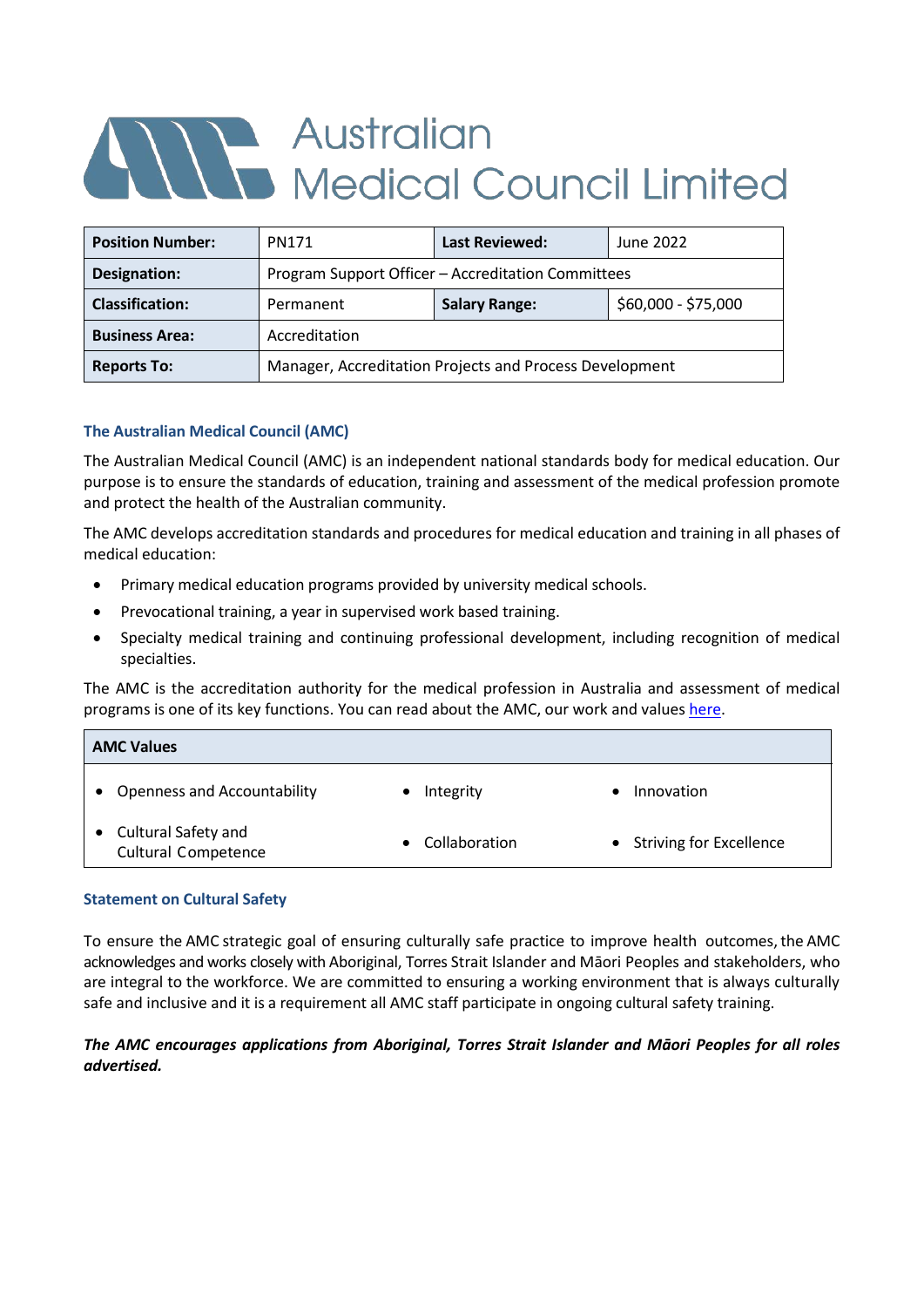## **The Role of Program Support Officer – Accreditation Committees**

**In the Accreditation Section, three teams are responsible for each stage of medical education and this role sits primarily within the Specialist Education Accreditation Team but will assist across all three teams to provide support to the Director, Accreditation and Standards and Accreditation Managers on activities related to AMC Accreditation Committees.**

The Program Support Officer is responsible for supporting the monitoring program for accredited education providers and facilitating Committee activities, including:

- Assist in preparing documents including meeting agendas, reports, and communications
- Coordinating between Committees and other AMC sections.
- Maintaining accuracy of data and information
- Follow up on meeting actions to ensure decisions are implemented
- Assist with managing committee decisions and papers through AMC governance processes

In the process, you will develop knowledge a in the application of AMC standards, medical education, and the provision of healthcare in Australia. There will be opportunities to engage with AMC stakeholders to develop effective working relationships, develop project management, policy making and communication skills.

#### **Position Responsibilities**

#### **1. Program support and annual monitoring**

Proactively plan and coordinate the annual monitoring of accredited education providers. This includes to:

- Liaising with reviewers, Committee members, CPD homes and other stakeholders to ensure timelines are met
- Editing monitoring submissions and reports to accurately report for Committee review and decision
- Developing excellent relationships with the AMC governance team and external stakeholders to ensure the smooth progression of monitoring submissionsto AMC Directors and the Medical Board of Australia

## **2. AMC Accreditation Committees**

Ensuring standard AMC process is followed, coordinate and complete tasks in a timely fashion to facilitate the work of AMC Committees. This involves working closely with the Director and Accreditation Managers to:

- Assist in the preparation of standard documents and letters, according to AMC style and format guides, and coordinating dissemination of papers to Committees, AMC governance, and external stakeholders.
- Coordinate recruitment and induction for new members.
- Coordinate travel and accommodation for face-to-face Committee meetings.
- Contribute to the editing of AMC policy papers, reports to stakeholders, and public material

## **3. Information and data management**

Review, coordinate and maintain:

• Contacts Database